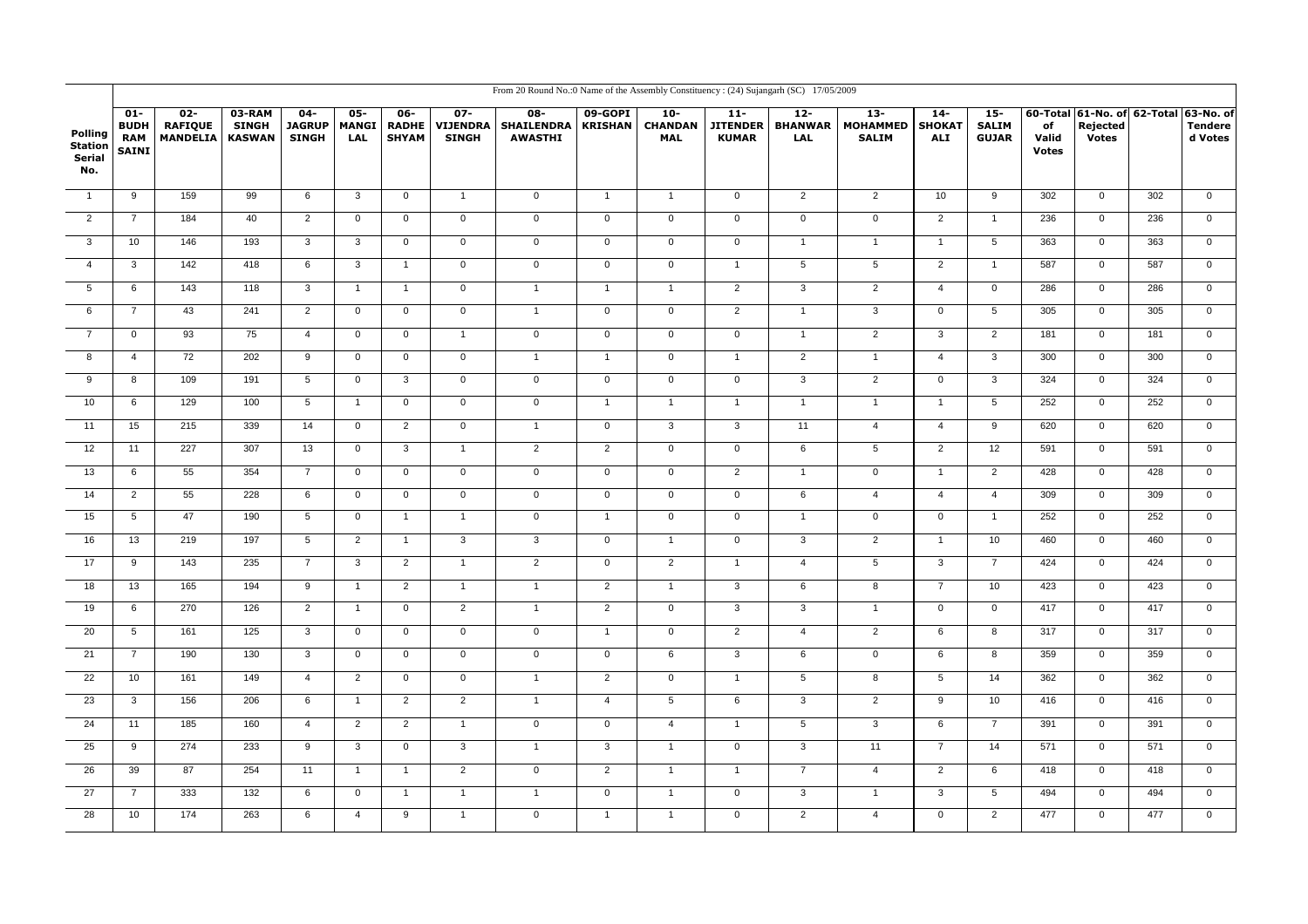| 29 | $\overline{7}$  | 171 | 184 | 2                       | $\mathbf{3}$    | $\overline{1}$ | $\mathbf 0$    | $\mathbf{1}$        | $\mathbf 0$    | $\mathbf 0$     | $\mathbf{1}$   | $\overline{2}$  | $\overline{3}$  | 5               | $\overline{4}$          | 384 | $\mathbf{0}$   | 384 | $\mathbf 0$         |
|----|-----------------|-----|-----|-------------------------|-----------------|----------------|----------------|---------------------|----------------|-----------------|----------------|-----------------|-----------------|-----------------|-------------------------|-----|----------------|-----|---------------------|
| 30 | 6               | 42  | 143 | 6                       | $\overline{4}$  | $\overline{2}$ | $\overline{1}$ | $\mathbf 0$         | $\overline{0}$ | $\overline{0}$  | $\overline{0}$ | $\overline{2}$  | $\overline{0}$  | $\overline{2}$  | $\overline{7}$          | 215 | $\overline{0}$ | 215 | $\overline{0}$      |
| 31 | 19              | 88  | 77  | 2                       | $\mathsf 0$     | $\mathbf 0$    | $\mathbf 0$    | $\overline{2}$      | $\mathbf 0$    | 3               | $\mathbf{0}$   | $\overline{4}$  | $\overline{2}$  | 8               | 3                       | 208 | $\mathbf{0}$   | 208 | $\mathbf 0$         |
| 32 | $5\overline{5}$ | 139 | 102 | $\mathbf{1}$            | $\mathbf{0}$    | $\mathbf{1}$   | $\mathbf 0$    | $\mathbf 0$         | $\overline{2}$ | $\overline{2}$  | $\mathbf{1}$   | $\overline{4}$  | $\overline{4}$  | 3               | 6                       | 270 | $\mathbf{0}$   | 270 | $\mathbf 0$         |
| 33 | $\mathbf{1}$    | 79  | 108 | $\mathbf{0}$            | $\mathbf{0}$    | $\overline{1}$ | $\mathsf 0$    | $\mathsf{O}\xspace$ | $\mathbf{0}$   | 2               | $\mathbf{0}$   | $\mathbf{1}$    | $\mathbf{0}$    | $\overline{1}$  | $\mathbf{0}$            | 193 | $\mathbf{0}$   | 193 | $\mathbf{0}$        |
| 34 | 5               | 77  | 148 | $\overline{4}$          | $\mathbf{0}$    | $\mathbf{0}$   | $\mathsf 0$    | $\mathbf{1}$        | $\mathsf{O}$   | $\mathbf{1}$    | $\overline{1}$ | $\mathbf{0}$    | $\overline{1}$  | $\mathbf{0}$    | 6                       | 244 | $\overline{0}$ | 244 | $\mathbf{0}$        |
| 35 | 11              | 113 | 131 | 2                       | $\overline{1}$  | $\overline{0}$ | $\mathbf 0$    | $\overline{0}$      | $\overline{0}$ | $\mathbf{0}$    | $\overline{0}$ | $\mathbf{1}$    | $\mathbf 0$     | 2               | 2                       | 263 | $\overline{0}$ | 263 | $\overline{0}$      |
| 36 | 10              | 297 | 144 | $\overline{\mathbf{3}}$ | $\overline{3}$  | $\overline{2}$ | $\mathsf 0$    | $\mathbf 0$         | $\overline{0}$ | $\overline{3}$  | $\overline{1}$ | 6               | $\overline{9}$  | $\overline{7}$  | 11                      | 496 | $\overline{0}$ | 496 | $\overline{0}$      |
| 37 | $\overline{2}$  | 141 | 181 | $\mathbf{3}$            | $\mathbf{0}$    | 2              | $\mathsf 0$    | $\overline{2}$      | $\mathbf{1}$   | 3               | $\mathbf 0$    | $\overline{4}$  | $\overline{4}$  | $\overline{2}$  | $\overline{4}$          | 349 | $\mathbf{0}$   | 349 | $\mathbf 0$         |
| 38 | 10              | 209 | 110 | 6                       | $\overline{1}$  | $\mathbf 0$    | $\mathbf 0$    | $\mathbf{1}$        | $\mathbf{0}$   | $5\overline{)}$ | $\mathbf 0$    | $\overline{3}$  | $\overline{2}$  | $\overline{4}$  | $\mathbf{3}$            | 354 | $\mathbf 0$    | 354 | $\mathbf 0$         |
| 39 | 6               | 91  | 333 | 6                       | $\overline{1}$  | $\overline{2}$ | $\overline{1}$ | $\overline{2}$      | $\mathsf{O}$   | $\overline{2}$  | $\overline{2}$ | $\overline{3}$  | $5\overline{5}$ | $\overline{2}$  | 8                       | 464 | $\overline{0}$ | 464 | $\overline{0}$      |
| 40 | 19              | 227 | 155 | $\overline{4}$          | $\mathbf 0$     | $\mathbf{3}$   | $\mathbf 0$    | $\mathbf{1}$        | $\mathbf{1}$   | $\overline{2}$  | $\mathbf{0}$   | $\overline{4}$  | $5\overline{5}$ | $\overline{0}$  | $\mathbf{3}$            | 424 | $\overline{0}$ | 424 | $\mathbf{0}$        |
| 41 | $\mathbf{3}$    | 122 | 248 | $\overline{1}$          | $\mathbf 0$     | $\mathbf 0$    | $\mathsf 0$    | $\mathbf{3}$        | $\overline{1}$ | $\overline{1}$  | $\mathbf 0$    | $\mathbf{1}$    | 10              | $\overline{7}$  | $\overline{7}$          | 404 | $\mathbf{0}$   | 404 | $\overline{0}$      |
| 42 | $\overline{7}$  | 178 | 200 | $5\overline{5}$         | $\mathbf{0}$    | $\overline{1}$ | $\overline{1}$ | $\mathbf 0$         | $\overline{2}$ | $\mathbf{3}$    | $\overline{1}$ | $\overline{3}$  | $\overline{7}$  | $\mathbf{3}$    | 3                       | 414 | $\mathbf{0}$   | 414 | $\mathbf 0$         |
| 43 | $\overline{7}$  | 121 | 189 | $\overline{4}$          | $\overline{1}$  | $\overline{2}$ | $\overline{0}$ | $\mathbf{0}$        | $\overline{0}$ | $\overline{0}$  | $\overline{0}$ | $5\overline{)}$ | $\overline{1}$  | $\overline{2}$  | 6                       | 338 | $\overline{0}$ | 338 | $\overline{0}$      |
| 44 | $5\overline{5}$ | 148 | 185 | $5\overline{)}$         | $\mathbf 0$     | $\overline{1}$ | $\mathbf 0$    | $\overline{0}$      | $\overline{0}$ | $\overline{1}$  | $\overline{0}$ | $\overline{2}$  | $\overline{2}$  | $\mathbf{3}$    | 6                       | 358 | $\overline{0}$ | 358 | $\overline{0}$      |
| 45 | $\overline{4}$  | 42  | 132 | $\mathbf{1}$            | $\overline{0}$  | $\overline{0}$ | $\overline{0}$ | $\overline{0}$      | $\overline{0}$ | $\overline{2}$  | $\overline{2}$ | $\overline{0}$  | $\overline{1}$  | $\overline{0}$  | $\mathbf{1}$            | 185 | $\overline{0}$ | 185 | $\overline{0}$      |
| 46 | 11              | 174 | 198 | $\overline{7}$          | $\overline{1}$  | $\mathbf{0}$   | $\overline{1}$ | 2                   | $\mathbf{0}$   | $\overline{0}$  | $\overline{0}$ | $\overline{3}$  | 6               | $\overline{2}$  | 5                       | 410 | $\overline{0}$ | 410 | $\overline{0}$      |
| 47 | 6               | 151 | 136 | 6                       | 2               | $\mathbf{0}$   | $\mathsf 0$    | $\mathbf 0$         | $\mathbf{0}$   | $\overline{1}$  | $\overline{1}$ | $\overline{1}$  | $\overline{7}$  | $\mathbf{3}$    | 11                      | 325 | $\mathbf{0}$   | 325 | $\mathbf 0$         |
| 48 | $\overline{4}$  | 63  | 142 | 6                       | $\overline{2}$  | $\overline{2}$ | $\overline{1}$ | $\mathbf 0$         | $\mathsf{O}$   | $\mathbf 0$     | $\overline{1}$ | $\overline{2}$  | $\mathbf{3}$    | $\mathbf{1}$    | $\overline{2}$          | 229 | $\mathbf{0}$   | 229 | $\mathbf 0$         |
| 49 | 8               | 140 | 281 | $\overline{4}$          | $\overline{2}$  | $\mathbf{1}$   | $\overline{1}$ | $\mathbf 0$         | $\overline{2}$ | $\mathbf{1}$    | $\mathbf{0}$   | $\overline{4}$  | $\overline{3}$  | $\overline{2}$  | 12                      | 461 | $\overline{0}$ | 461 | $\overline{0}$      |
| 50 | 10              | 145 | 296 | $5\overline{5}$         | $5\overline{5}$ | 3              | $\overline{2}$ | $\overline{3}$      | $\overline{2}$ | $\overline{7}$  | $\overline{2}$ | $\overline{9}$  | $\overline{4}$  | $\overline{4}$  | 12                      | 509 | $\overline{0}$ | 509 | $\mathbf 0$         |
| 51 | 12              | 243 | 82  | $\mathbf{3}$            | $\overline{1}$  | $\overline{1}$ | $\mathbf 0$    | $\mathbf{1}$        | $\overline{1}$ | $\mathbf 0$     | $\overline{1}$ | $\overline{1}$  | $\overline{1}$  | $\mathbf 0$     | 2                       | 349 | $\mathbf{0}$   | 349 | $\mathbf 0$         |
| 52 | 9               | 308 | 82  | $\overline{3}$          | $\mathbf{1}$    | $\overline{0}$ | $\mathbf{1}$   | $\overline{2}$      | $\mathbf{0}$   | $\mathbf{1}$    | $\mathbf{1}$   | $\overline{2}$  | $\overline{5}$  | $\overline{4}$  | 11                      | 430 | $\mathbf{0}$   | 430 | $\overline{0}$      |
| 53 | 12              | 151 | 110 | $\overline{4}$          | $\overline{0}$  | $\overline{1}$ | $\overline{0}$ | $\overline{0}$      | $\overline{1}$ | $\overline{0}$  | $\overline{1}$ | $\overline{1}$  | $\overline{2}$  | $5\overline{)}$ | $\overline{\mathbf{8}}$ | 296 | $\overline{0}$ | 296 | $\overline{0}$      |
| 54 | 8               | 222 | 90  | 2                       | $\overline{1}$  | $\mathbf{0}$   | $\overline{1}$ | $\mathbf 0$         | $\overline{1}$ | $\mathbf{0}$    | $\mathbf{0}$   | $\overline{4}$  | $\overline{4}$  | $7\overline{ }$ | $\overline{7}$          | 347 | $\mathbf 0$    | 347 | $\mathbf 0$         |
| 55 | $5\phantom{.0}$ | 215 | 56  | $\overline{4}$          | $\mathbf 0$     | $\mathbf{0}$   | $\mathbf 0$    | $\mathbf 0$         | $\mathbf{0}$   | $\mathbf 0$     | $\overline{1}$ | $\mathbf{1}$    | $\overline{4}$  | $\overline{4}$  | 10                      | 300 | $\mathbf{0}$   | 300 | $\mathsf{O}\xspace$ |
| 56 | $\mathbf{3}$    | 168 | 38  | $\overline{1}$          | $\overline{0}$  | $\mathbf 0$    | $\mathsf 0$    | $\overline{2}$      | $\mathbf{0}$   | $\mathbf 0$     | $\mathbf{1}$   | $\overline{2}$  | $\overline{2}$  | $\overline{0}$  | $\overline{7}$          | 224 | $\mathbf{0}$   | 224 | $\mathbf 0$         |
| 57 | 9               | 270 | 270 | 6                       | $\overline{0}$  | $\overline{1}$ | $\mathsf 0$    | $\mathbf{1}$        | $\mathbf 0$    | $\overline{1}$  | $\overline{2}$ | $5\overline{)}$ | $\overline{5}$  | $5\overline{)}$ | 10                      | 585 | $\overline{0}$ | 585 | $\mathbf{0}$        |
| 58 | $7\overline{ }$ | 220 | 116 | 6                       | $\overline{2}$  | $\overline{1}$ | 2              | $\overline{1}$      | $\overline{0}$ | $\overline{0}$  | $\mathbf{0}$   | $\overline{1}$  | $\overline{4}$  | $\overline{4}$  | $\overline{1}$          | 365 | $\overline{0}$ | 365 | $\mathbf{0}$        |
| 59 | 3               | 209 | 66  | $\overline{9}$          | $\mathbf{1}$    | $\overline{0}$ | $\mathbf{1}$   | $\overline{0}$      | $\overline{2}$ | $\mathbf{1}$    | $\mathbf{1}$   | $\overline{2}$  | $\overline{8}$  | $\overline{9}$  | $\overline{7}$          | 319 | $\overline{0}$ | 319 | $\overline{0}$      |
| 60 | $\overline{3}$  | 214 | 56  | $\mathbf 0$             | $\overline{1}$  | $\overline{1}$ | $\overline{1}$ | $\overline{0}$      | $\mathbf{1}$   | $\overline{1}$  | $\overline{3}$ | $\overline{0}$  | $\overline{1}$  | $\overline{0}$  | $\overline{1}$          | 283 | $\overline{0}$ | 283 | $\overline{0}$      |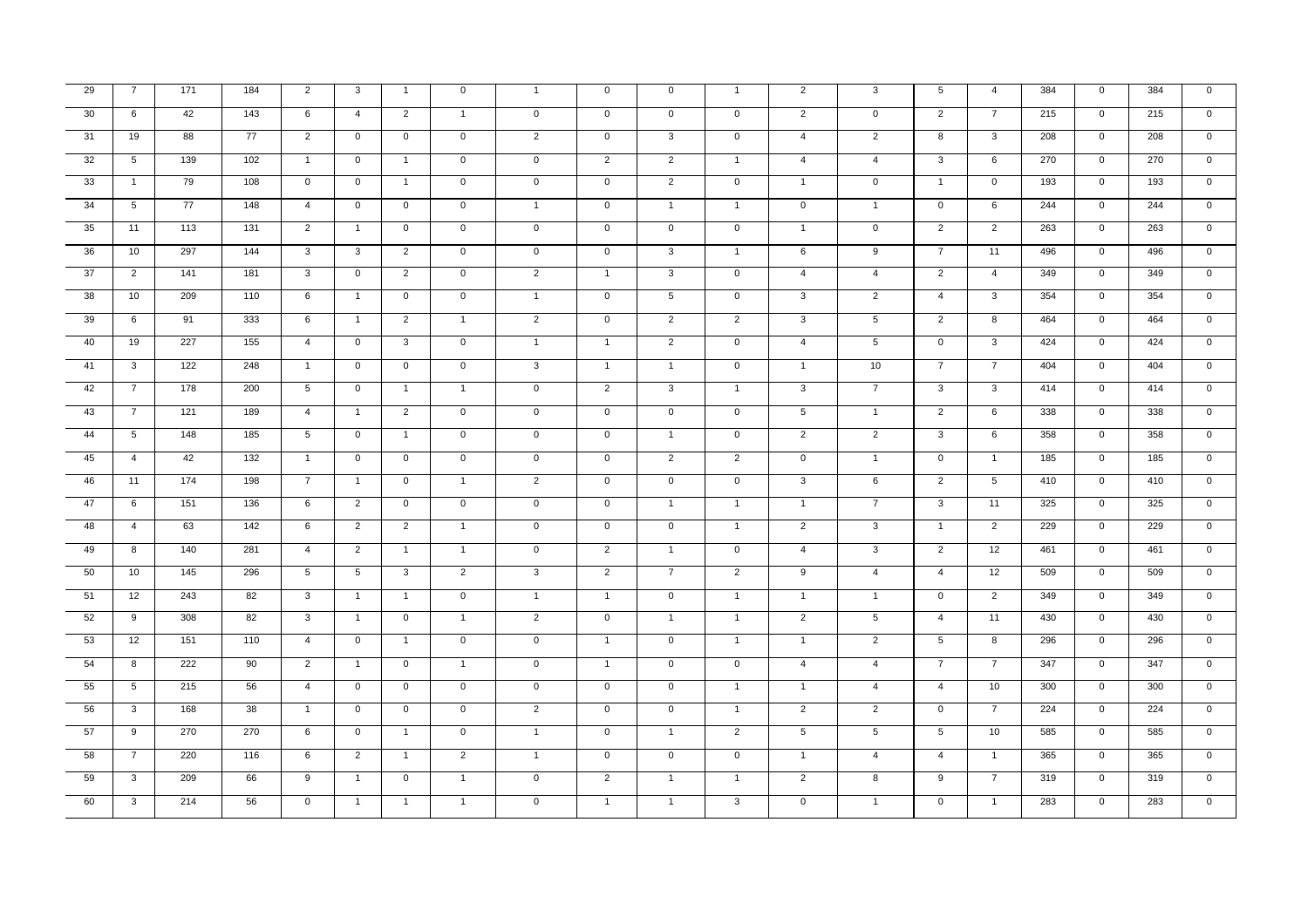| 61              | $\overline{2}$  | 124 | 78  | $\overline{7}$  | $\mathbf 0$    | $\overline{1}$ | $\mathsf 0$    | $\mathbf{1}$        | $\mathbf{1}$   | $\mathbf 0$    | $\overline{1}$ | $\mathbf{1}$    | $\overline{2}$  | 5              | $\overline{4}$  | 227 | $\mathbf 0$         | 227 | $\overline{0}$      |
|-----------------|-----------------|-----|-----|-----------------|----------------|----------------|----------------|---------------------|----------------|----------------|----------------|-----------------|-----------------|----------------|-----------------|-----|---------------------|-----|---------------------|
| 62              | $\overline{3}$  | 129 | 91  | $\overline{3}$  | $\overline{3}$ | $\overline{0}$ | $\overline{2}$ | $\mathbf 0$         | $\overline{0}$ | $\overline{0}$ | $\overline{1}$ | $\overline{0}$  | 6               | $\overline{1}$ | $\overline{7}$  | 246 | $\overline{0}$      | 246 | $\overline{0}$      |
| 63              | 2               | 44  | 137 | $\mathbf{3}$    | $\mathbf 0$    | $\mathbf 0$    | $\overline{1}$ | $\mathbf{1}$        | $\overline{2}$ | 3              | $\overline{1}$ | 2               | $\overline{2}$  | $\overline{1}$ | $\overline{4}$  | 203 | $\mathbf 0$         | 203 | $\mathbf 0$         |
| 64              | 3               | 31  | 533 | 9               | 3              | $\overline{1}$ | $\mathsf 0$    | $\mathbf{1}$        | $\mathbf 0$    | $\mathbf 0$    | 2              | $\overline{4}$  | 3               | $\overline{1}$ | 3               | 594 | $\mathbf{0}$        | 594 | $\mathbf 0$         |
| 65              | 6               | 169 | 196 | $\overline{1}$  | $\overline{1}$ | $\overline{0}$ | $\overline{0}$ | $\overline{0}$      | $\overline{0}$ | $\overline{0}$ | $\overline{1}$ | $\overline{1}$  | $\overline{3}$  | $\overline{3}$ | $\overline{2}$  | 383 | $\overline{0}$      | 383 | $\overline{0}$      |
| 66              | $\overline{7}$  | 190 | 191 | $\overline{2}$  | $\overline{1}$ | $\mathbf{1}$   | $\overline{1}$ | $\mathbf{1}$        | $\mathbf 0$    | $\mathbf 0$    | $\overline{0}$ | $\mathbf{1}$    | $\overline{2}$  | $\mathbf{1}$   | $5\overline{)}$ | 403 | $\overline{0}$      | 403 | $\mathbf 0$         |
| 67              | $\mathbf 0$     | 162 | 134 | $\overline{1}$  | $\overline{2}$ | $\overline{1}$ | $\mathsf 0$    | $\overline{2}$      | $\overline{0}$ | $\overline{1}$ | $\overline{0}$ | 2               | $\mathbf 0$     | $\overline{1}$ | $\overline{2}$  | 308 | $\mathbf{0}$        | 308 | $\overline{0}$      |
| 68              | $5\phantom{.0}$ | 200 | 139 | $\overline{2}$  | $\overline{0}$ | $\overline{0}$ | $\mathbf{1}$   | $\overline{3}$      | $\overline{2}$ | $\overline{0}$ | $\overline{0}$ | $\overline{0}$  | $\overline{0}$  | $\overline{0}$ | $\mathbf{1}$    | 353 | $\overline{0}$      | 353 | $\overline{0}$      |
| 69              | $\overline{4}$  | 250 | 177 | 2               | $\mathbf 0$    | $\overline{1}$ | $\overline{1}$ | $\overline{5}$      | $\mathbf 0$    | $\overline{2}$ | $\overline{0}$ | $\overline{4}$  | 8               | 9              | $\overline{7}$  | 470 | $\mathbf 0$         | 470 | $\overline{0}$      |
| 70              | 10 <sup>1</sup> | 239 | 133 | $\mathbf{3}$    | $\mathbf{3}$   | $\mathbf 0$    | $\mathbf{1}$   | $\mathbf{3}$        | $\overline{1}$ | $\mathsf 0$    | $\overline{2}$ | $\mathbf{0}$    | $\overline{4}$  | 6              | $\overline{7}$  | 412 | $\mathbf{0}$        | 412 | $\mathbf 0$         |
| 71              | 9               | 222 | 198 | $\mathbf{3}$    | $\overline{0}$ | $\mathbf 0$    | $\overline{0}$ | $\mathbf 0$         | $\overline{1}$ | $\overline{1}$ | $\overline{0}$ | $\overline{1}$  | $\overline{2}$  | 3              | $\mathbf{3}$    | 443 | $\overline{0}$      | 443 | $\overline{0}$      |
| $\overline{72}$ | $\overline{1}$  | 88  | 127 | $\overline{1}$  | $\overline{0}$ | $\mathbf 0$    | $\overline{1}$ | $\mathbf{0}$        | $\overline{0}$ | $\mathbf 0$    | $\overline{0}$ | $\overline{0}$  | $\mathbf 0$     | $\overline{0}$ | $\overline{1}$  | 219 | $\mathbf{0}$        | 219 | $\mathbf{0}$        |
| 73              | 10              | 236 | 104 | $\overline{4}$  | $\overline{1}$ | $\mathbf 0$    | $\overline{1}$ | $\mathbf 0$         | $\mathsf{O}$   | $\mathsf 0$    | $\overline{1}$ | $\overline{0}$  | $\overline{3}$  | $\overline{4}$ | 6               | 370 | $\mathbf{0}$        | 370 | $\mathsf{O}\xspace$ |
| 74              | 12              | 508 | 63  | $\overline{1}$  | $\overline{1}$ | $\mathbf{0}$   | $\mathsf 0$    | $\mathsf{O}\xspace$ | $\mathbf 0$    | $\overline{1}$ | $\overline{1}$ | $\overline{2}$  | $5\phantom{.0}$ | 14             | 12              | 620 | $\mathsf{O}\xspace$ | 620 | $\mathbf 0$         |
| 75              | 20              | 264 | 170 | $5\overline{5}$ | $\overline{0}$ | $\mathbf{1}$   | $\mathbf{1}$   | $\mathbf 0$         | $\mathbf 0$    | $\overline{2}$ | $\mathbf{1}$   | $\overline{2}$  | $\overline{4}$  | $\mathbf{3}$   | $\mathbf{1}$    | 474 | $\mathbf{0}$        | 474 | $\overline{0}$      |
| 76              | 9               | 208 | 162 | 2               | $\overline{1}$ | 2              | $\mathsf 0$    | $\mathsf{O}\xspace$ | $\mathbf 0$    | $\mathsf 0$    | $\mathbf 0$    | $\overline{2}$  | $5\phantom{.0}$ | 6              | $5\overline{5}$ | 402 | $\mathbf 0$         | 402 | $\mathbf 0$         |
| 77              | 19              | 638 | 93  | $\overline{1}$  | $\mathbf 0$    | $\mathbf 0$    | $\mathsf 0$    | $\mathbf 0$         | $\mathbf 0$    | $\overline{1}$ | $\overline{2}$ | $5\phantom{.0}$ | 6               | 10             | 13              | 788 | $\mathsf{O}\xspace$ | 788 | $\mathsf{O}\xspace$ |
| 78              | 8               | 451 | 131 | $\overline{3}$  | $\mathbf{1}$   | $\overline{0}$ | $\overline{0}$ | $\mathbf{1}$        | $\overline{0}$ | $\mathbf{1}$   | $\mathbf{1}$   | $\overline{3}$  | 6               | $\overline{9}$ | $\overline{9}$  | 624 | $\overline{0}$      | 624 | $\overline{0}$      |
| 79              | 32              | 364 | 234 | 2               | $\mathbf{3}$   | 2              | 2              | $\overline{2}$      | $\overline{0}$ | 8              | 2              | $\mathbf{3}$    | $\sqrt{5}$      | $\overline{4}$ | 11              | 674 | $\mathbf{0}$        | 674 | $\mathbf 0$         |
| 80              | 13              | 483 | 170 | $\overline{2}$  | $\overline{0}$ | $\mathbf{0}$   | $\mathsf 0$    | $\mathsf{O}\xspace$ | $\mathbf 0$    | 13             | $\overline{0}$ | $5\phantom{.0}$ | $\overline{2}$  | $\overline{4}$ | 6               | 698 | $\mathsf{O}\xspace$ | 698 | $\mathbf 0$         |
| $-81$           | 11              | 311 | 217 | $\overline{4}$  | $\mathbf{1}$   | $\mathbf{1}$   | $\overline{0}$ | $\mathbf 0$         | $\mathbf 0$    | 8              | $\mathbf{1}$   | $5\overline{)}$ | $\overline{4}$  | 5              | $\overline{7}$  | 575 | $\overline{0}$      | 575 | $\overline{0}$      |
| 82              | 14              | 253 | 169 | $5\overline{5}$ | $\overline{0}$ | $\overline{2}$ | $\mathbf{1}$   | $\mathbf 0$         | $\overline{0}$ | $\mathbf 0$    | $\overline{2}$ | $\overline{3}$  | $\overline{1}$  | $\mathbf 0$    | $\overline{1}$  | 451 | $\mathbf{0}$        | 451 | $\overline{0}$      |
| 83              | 2               | 149 | 32  | 2               | $\mathbf{0}$   | $\mathbf 0$    | $\mathbf 0$    | $\overline{1}$      | $\mathsf{O}$   | $\mathsf 0$    | $\mathbf 0$    | $\mathbf 0$     | $\overline{1}$  | $\overline{4}$ | $\mathbf{3}$    | 194 | $\mathbf{0}$        | 194 | $\mathbf 0$         |
| 84              | 14              | 157 | 370 | 11              | $\mathbf{1}$   | $\overline{2}$ | $\overline{0}$ | $\overline{0}$      | 6              | $\overline{2}$ | $\overline{2}$ | $\overline{9}$  | $\overline{2}$  | 5              | $\overline{7}$  | 588 | $\overline{0}$      | 588 | $\overline{0}$      |
| 85              | $\overline{3}$  | 105 | 154 | $\overline{3}$  | $\overline{0}$ | $\overline{1}$ | $\overline{0}$ | $\overline{0}$      | $\overline{0}$ | $\overline{2}$ | $\overline{4}$ | $\overline{0}$  | $\overline{3}$  | $\overline{1}$ | 5               | 281 | $\overline{0}$      | 281 | $\overline{0}$      |
| 86              | 6               | 59  | 248 | $\overline{4}$  | $\mathbf{3}$   | $\overline{1}$ | $\mathsf 0$    | $\mathsf{O}\xspace$ | $\mathbf 0$    | $\overline{1}$ | $\mathbf{0}$   | 2               | $\mathbf{3}$    | 2              | $\overline{4}$  | 333 | $\mathbf 0$         | 333 | $\mathbf 0$         |
| 87              | $\overline{4}$  | 132 | 257 | 14              | $\overline{2}$ | 2              | $\mathbf 0$    | $\mathbf 0$         | $\overline{4}$ | $\overline{1}$ | $\mathbf 0$    | 9               | 9               | $\mathbf{1}$   | 5               | 440 | $\mathbf{0}$        | 440 | $\mathbf 0$         |
| 88              | $\overline{2}$  | 127 | 111 | $\overline{2}$  | $\overline{1}$ | $\mathbf{1}$   | $\overline{0}$ | $\overline{0}$      | $\overline{1}$ | $\overline{0}$ | $\overline{0}$ | $\overline{0}$  | $\overline{1}$  | $\overline{2}$ | $\overline{0}$  | 248 | $\overline{0}$      | 248 | $\overline{0}$      |
| 89              | $5\overline{)}$ | 67  | 34  | $\mathbf 0$     | $\overline{1}$ | $\mathbf 0$    | $\mathsf 0$    | $\mathsf 0$         | $\mathbf 0$    | $\mathbf 0$    | $\overline{1}$ | $\mathbf 0$     | $\mathbf 0$     | $\mathsf 0$    | $\mathbf 0$     | 108 | $\mathsf 0$         | 108 | $\mathbf 0$         |
| 90              | 8               | 149 | 94  | 5 <sup>5</sup>  | $\overline{0}$ | $\mathbf 0$    | $\overline{1}$ | $\overline{0}$      | $\overline{1}$ | $\mathbf{0}$   | $\overline{0}$ | $\overline{2}$  | $\mathbf{3}$    | $\overline{4}$ | 6               | 273 | $\overline{0}$      | 273 | $\mathbf 0$         |
| 91              | 22              | 365 | 288 | $\overline{7}$  | $\overline{3}$ | $\overline{4}$ | $\overline{1}$ | $\overline{0}$      | $\mathbf{1}$   | $\overline{0}$ | $\overline{2}$ | $\overline{1}$  | $\overline{7}$  | $\overline{9}$ | $\overline{8}$  | 718 | $\overline{0}$      | 718 | $\overline{0}$      |
| 92              | 11              | 144 | 109 | $\overline{1}$  | $\overline{0}$ | $\mathbf{1}$   | $\overline{2}$ | $\overline{0}$      | $\mathbf 0$    | $\overline{2}$ | $\overline{0}$ | $\overline{3}$  | $\overline{1}$  | $\overline{2}$ | $\overline{7}$  | 283 | $\overline{0}$      | 283 | $\overline{0}$      |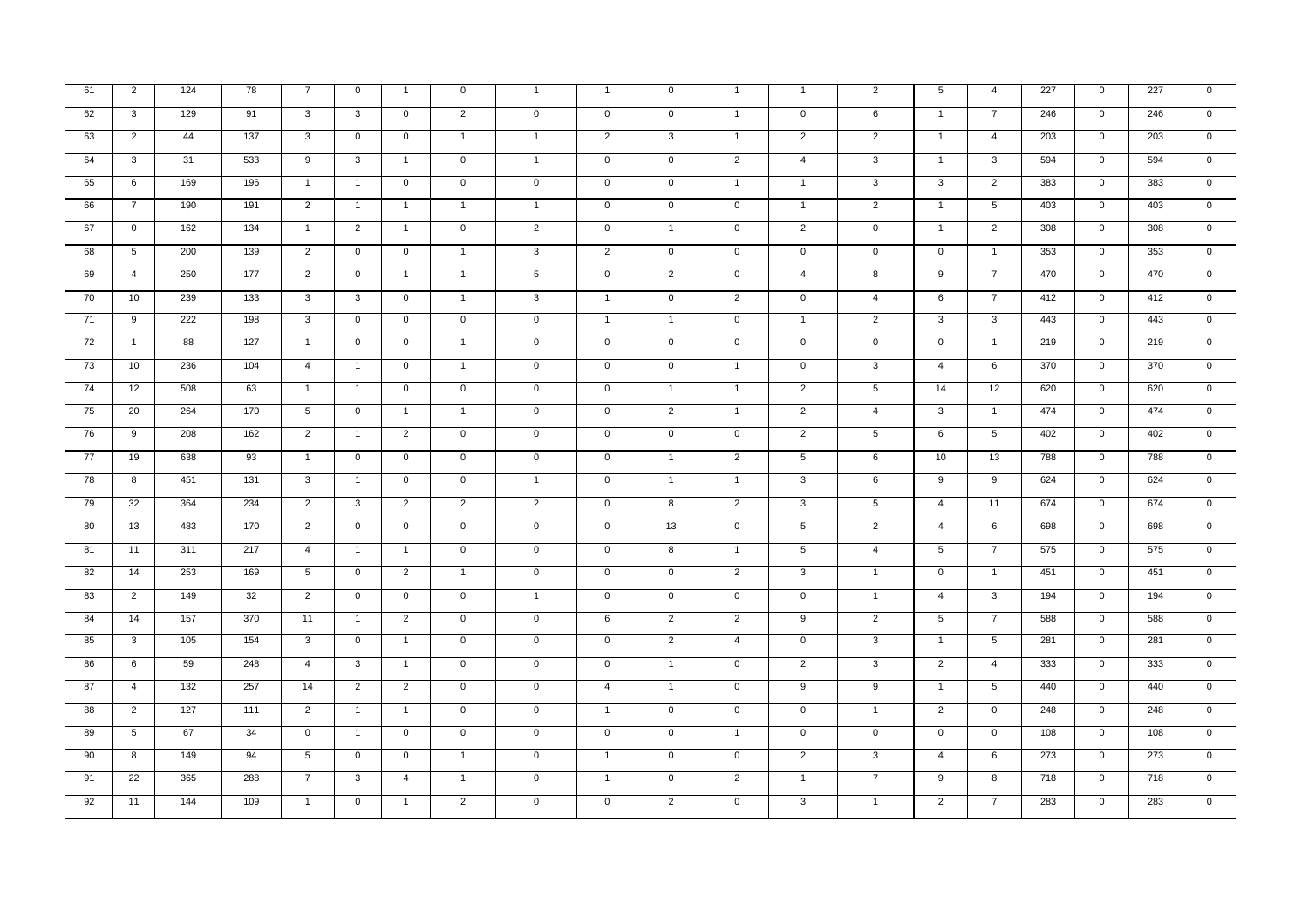| 93     | 9               | 63              | 168 | 5               | $\mathsf{O}$   | $\mathbf{0}$   | $\mathsf 0$    | $\mathsf 0$    | $\mathbf 0$         | $\mathsf 0$     | $\overline{1}$ | $\overline{1}$ | 3               | $\mathbf{0}$    | $\overline{4}$ | 254 | $\mathbf 0$    | 254 | $\mathbf 0$    |
|--------|-----------------|-----------------|-----|-----------------|----------------|----------------|----------------|----------------|---------------------|-----------------|----------------|----------------|-----------------|-----------------|----------------|-----|----------------|-----|----------------|
| 94     | 23              | 334             | 121 | $\overline{4}$  | $\overline{1}$ | $\overline{1}$ | $\mathbf{3}$   | $\mathsf 0$    | $\overline{1}$      | $5\overline{)}$ | $\overline{2}$ | 6              | $5\phantom{.0}$ | $\overline{4}$  | 9              | 519 | $\mathbf 0$    | 519 | $\mathbf 0$    |
| 95     | 10 <sup>1</sup> | 176             | 196 | $\overline{7}$  | $\mathbf{0}$   | $\mathbf{3}$   | $\mathbf 0$    | $\mathsf 0$    | $\mathbf 0$         | $\mathbf 0$     | $\mathbf 0$    | $\mathbf{1}$   | $\mathsf 0$     | $\mathbf{1}$    | $\mathbf{1}$   | 395 | $\mathbf 0$    | 395 | $\mathbf 0$    |
| 96     | 11              | 147             | 174 | 9               | $\overline{0}$ | 3              | $\overline{1}$ | $\mathbf{1}$   | $\mathbf 0$         | $\overline{2}$  | $\overline{0}$ | $\overline{1}$ | $\overline{4}$  | $\overline{4}$  | 6              | 363 | $\overline{0}$ | 363 | $\mathbf 0$    |
| 97     | 23              | 333             | 165 | 6               | 3              | $\mathbf 0$    | $\mathsf 0$    | $\overline{2}$ | 2                   | 3               | $\overline{1}$ | 5              | 5               | $\overline{7}$  | 11             | 566 | $\mathbf{0}$   | 566 | $\mathbf 0$    |
| 98     | 12              | 184             | 242 | 3               | $\overline{2}$ | $\mathbf{3}$   | $\mathsf 0$    | $\mathbf{1}$   | $\overline{2}$      | $\overline{1}$  | $\overline{1}$ | $\overline{4}$ | $5\phantom{.0}$ | $\overline{4}$  | 10             | 474 | $\mathbf{0}$   | 474 | $\overline{0}$ |
| 99     | $\overline{7}$  | 302             | 198 | 6               | $\mathbf{3}$   | $\mathbf{0}$   | $\mathbf 0$    | $\mathbf{0}$   | $\overline{4}$      | $\overline{2}$  | 2              | 8              | $\overline{7}$  | 15              | 10             | 564 | $\mathbf 0$    | 564 | $\mathbf 0$    |
| 100    | 12              | 333             | 155 | 8               | $\mathbf{0}$   | $\overline{2}$ | $\overline{1}$ | $\mathsf 0$    | $\overline{3}$      | $\mathbf{1}$    | $\overline{1}$ | 10             | 3               | $\overline{4}$  | 8              | 541 | $\mathbf 0$    | 541 | $\mathsf 0$    |
| 101    | 23              | 345             | 164 | $\overline{4}$  | $\overline{3}$ | $\overline{2}$ | $\overline{2}$ | $\overline{1}$ | $\mathbf 0$         | $\overline{3}$  | $\overline{2}$ | $\overline{1}$ | 8               | 10              | 5              | 573 | $\overline{0}$ | 573 | $\mathbf 0$    |
| 102    | 8               | 291             | 90  | $\overline{4}$  | $\mathbf 0$    | $\overline{0}$ | $\mathsf 0$    | $\mathbf{1}$   | $\overline{4}$      | $\mathbf{0}$    | $\overline{1}$ | $\overline{4}$ | $\overline{2}$  | $5\overline{5}$ | 9              | 419 | $\mathbf{0}$   | 419 | $\mathbf{0}$   |
| 103    | 12              | 196             | 271 | 10              | 2              | 8              | $\overline{1}$ | $\mathbf{1}$   | $\mathbf 0$         | $\mathbf 0$     | $\overline{2}$ | $\overline{2}$ | 9               | $\overline{4}$  | $\mathbf{3}$   | 521 | $\overline{0}$ | 521 | $\mathbf 0$    |
| 104    | $\overline{7}$  | 303             | 184 | $\overline{7}$  | $\mathbf 0$    | $\mathbf{3}$   | $\overline{2}$ | $\mathbf 0$    | $\mathbf{3}$        | $\overline{0}$  | 3 <sup>1</sup> | $\mathbf{1}$   | 14              | $5\overline{5}$ | 11             | 543 | $\mathbf{0}$   | 543 | $\overline{0}$ |
| 105    | $\mathbf{3}$    | 88              | 239 | $\overline{4}$  | $\mathbf 0$    | $\overline{2}$ | $\mathbf 0$    | $\mathbf 0$    | $\overline{0}$      | $\mathbf{1}$    | $\mathbf 0$    | $\overline{1}$ | 6               | $\overline{2}$  | $\overline{7}$ | 353 | $\mathbf{0}$   | 353 | $\mathbf 0$    |
| 106    | 14              | 148             | 139 | 9               | $\mathbf{3}$   | $\overline{2}$ | $\mathsf 0$    | $\mathbf{1}$   | $\overline{2}$      | $\mathbf 0$     | $\mathsf 0$    | $\overline{2}$ | $\overline{4}$  | $\overline{2}$  | $\overline{7}$ | 333 | $\mathbf 0$    | 333 | $\mathsf 0$    |
| 107    | $\overline{3}$  | 110             | 193 | $\overline{3}$  | $\overline{1}$ | $\overline{1}$ | $\overline{0}$ | $\overline{0}$ | $\overline{2}$      | $\overline{0}$  | $\overline{0}$ | $\overline{2}$ | $\overline{2}$  | $\mathbf{1}$    | $\overline{3}$ | 321 | $\overline{0}$ | 321 | $\mathbf 0$    |
| 108    | 2               | 106             | 203 | 8               | $\overline{1}$ | $\mathbf 0$    | $\mathbf{1}$   | $\mathbf{0}$   | $\overline{1}$      | $\mathbf{1}$    | $\mathbf{0}$   | $\overline{4}$ | $\overline{7}$  | $\overline{1}$  | 6              | 341 | $\mathbf 0$    | 341 | $\mathbf 0$    |
| 109    | 12              | 393             | 293 | $\mathbf{3}$    | $\overline{1}$ | $\overline{1}$ | $\overline{1}$ | $\overline{2}$ | 8                   | $\overline{2}$  | $\mathbf 0$    | $\overline{7}$ | $5\phantom{.0}$ | 8               | 9              | 745 | $\mathbf 0$    | 745 | $\mathbf 0$    |
| 110    | 6               | 193             | 227 | $\overline{8}$  | $\mathbf{1}$   | $\overline{0}$ | $\mathbf{1}$   | $\overline{0}$ | $\overline{0}$      | $\overline{0}$  | $\overline{0}$ | $\overline{4}$ | $\overline{5}$  | 6               | 6              | 457 | $\overline{0}$ | 457 | $\overline{0}$ |
| $-111$ | $\mathbf{3}$    | 182             | 181 | 6               | $\overline{1}$ | $\overline{2}$ | $\mathsf 0$    | $\mathbf 0$    | $\mathbf{0}$        | $\mathbf{0}$    | $\overline{1}$ | $\mathbf{3}$   | 5               | $\mathbf{3}$    | 8              | 395 | $\mathbf{0}$   | 395 | $\mathbf{0}$   |
| $-112$ | $\overline{2}$  | 110             | 76  | $\overline{2}$  | $\mathbf{0}$   | $\overline{2}$ | $\mathsf 0$    | $\mathbf 0$    | $\overline{1}$      | $\mathbf{1}$    | $\mathbf 0$    | $\mathbf 0$    | $\mathsf 0$     | $\mathbf 0$     | $\overline{1}$ | 195 | $\mathbf 0$    | 195 | $\pmb{0}$      |
| $-113$ | $\overline{1}$  | 88              | 99  | $\overline{2}$  | $\mathbf{0}$   | $\overline{0}$ | $\mathsf 0$    | $\overline{0}$ | $\overline{\omega}$ | $\mathbf{1}$    | $\mathbf 0$    | $\overline{2}$ | $\mathbf{3}$    | $\overline{3}$  | $\mathbf{1}$   | 203 | $\overline{0}$ | 203 | $\mathsf 0$    |
| $-114$ | $\overline{3}$  | $\overline{77}$ | 127 | $\overline{2}$  | $\overline{0}$ | $\mathbf{1}$   | $\mathsf 0$    | $\overline{0}$ | $\mathbf 0$         | $\overline{0}$  | $\overline{2}$ | $\overline{1}$ | $\mathbf{1}$    | $\overline{1}$  | $\overline{7}$ | 222 | $\overline{0}$ | 222 | $\mathbf 0$    |
| $-115$ | $\overline{7}$  | 154             | 173 | $5\phantom{.0}$ | $\mathsf{O}$   | $\overline{4}$ | $\mathsf 0$    | $\mathbf{1}$   | $\overline{1}$      | $\overline{2}$  | $\overline{1}$ | $\overline{1}$ | $5\phantom{.0}$ | $\mathbf 0$     | 2              | 356 | $\mathbf 0$    | 356 | $\mathbf 0$    |
| 116    | $7\overline{ }$ | 208             | 88  | $\overline{1}$  | $\mathbf{1}$   | $\overline{2}$ | $\mathbf 0$    | $\mathbf{0}$   | $\overline{1}$      | $\overline{4}$  | $\overline{3}$ | $\overline{4}$ | $\overline{2}$  | $5\overline{5}$ | $\overline{4}$ | 330 | $\overline{0}$ | 330 | $\overline{0}$ |
| 117    | 6               | 128             | 110 | $5\overline{)}$ | $\overline{0}$ | $\overline{1}$ | $\mathbf 0$    | $\overline{0}$ | $\overline{1}$      | $\overline{1}$  | $\overline{1}$ | $\overline{0}$ | $\overline{2}$  | $\overline{1}$  | 3              | 259 | $\overline{0}$ | 259 | $\overline{0}$ |
| 118    | 8               | 254             | 211 | $\overline{7}$  | $\mathbf 0$    | $\overline{1}$ | $\overline{1}$ | $\overline{1}$ | $\mathbf 0$         | $\overline{1}$  | 2              | 3              | $\overline{4}$  | $\overline{7}$  | $\overline{7}$ | 507 | $\mathsf 0$    | 507 | $\mathbf 0$    |
| $-119$ | $\overline{7}$  | 77              | 172 | 8               | $\mathbf{3}$   | $\mathbf{1}$   | $\mathsf 0$    | $\mathbf 0$    | $\mathbf 0$         | $\mathbf 0$     | $\mathbf 0$    | $\overline{4}$ | $\mathsf 0$     | $\overline{1}$  | $\mathbf{3}$   | 276 | $\mathbf 0$    | 276 | $\mathbf 0$    |
| 120    | $\overline{9}$  | 67              | 198 | $\overline{4}$  | $\overline{1}$ | $\overline{2}$ | $\mathbf{1}$   | $\overline{1}$ | $\overline{1}$      | $\overline{0}$  | $\overline{2}$ | $\overline{4}$ | $\overline{5}$  | $\overline{0}$  | $\overline{2}$ | 297 | $\overline{0}$ | 297 | $\mathbf 0$    |
| 121    | 29              | 153             | 60  | $\overline{1}$  | $\mathsf{O}$   | $\mathbf 0$    | $\mathsf 0$    | $\mathsf 0$    | $\overline{1}$      | $\mathbf 0$     | $\overline{1}$ | $\overline{2}$ | $\mathsf 0$     | $\overline{2}$  | 6              | 255 | $\mathbf 0$    | 255 | $\mathbf 0$    |
| 122    | $\overline{4}$  | 299             | 102 | $\overline{1}$  | $\mathbf{0}$   | $\overline{1}$ | $\mathbf{1}$   | $\mathbf{1}$   | $\mathbf 0$         | $\mathbf 0$     | $\mathbf 0$    | $\mathbf 0$    | $\mathbf{1}$    | $\overline{2}$  | $\mathbf{3}$   | 415 | $\mathbf{0}$   | 415 | $\mathbf 0$    |
| 123    | 3               | 263             | 296 | 6               | $\overline{1}$ | $\overline{0}$ | $\mathbf{1}$   | $\mathbf{3}$   | $\overline{0}$      | $\overline{0}$  | $\overline{0}$ | $\overline{1}$ | $\overline{2}$  | $\overline{1}$  | $\overline{5}$ | 582 | $\overline{0}$ | 582 | $\overline{0}$ |
| 124    | 5               | 278             | 117 | $\overline{2}$  | $\overline{0}$ | $\mathbf{1}$   | $\overline{0}$ | $\mathbf{1}$   | $\overline{0}$      | $\overline{1}$  | $\overline{0}$ | $\overline{0}$ | $\overline{1}$  | $\overline{4}$  | $\overline{4}$ | 414 | $\overline{0}$ | 414 | $\overline{0}$ |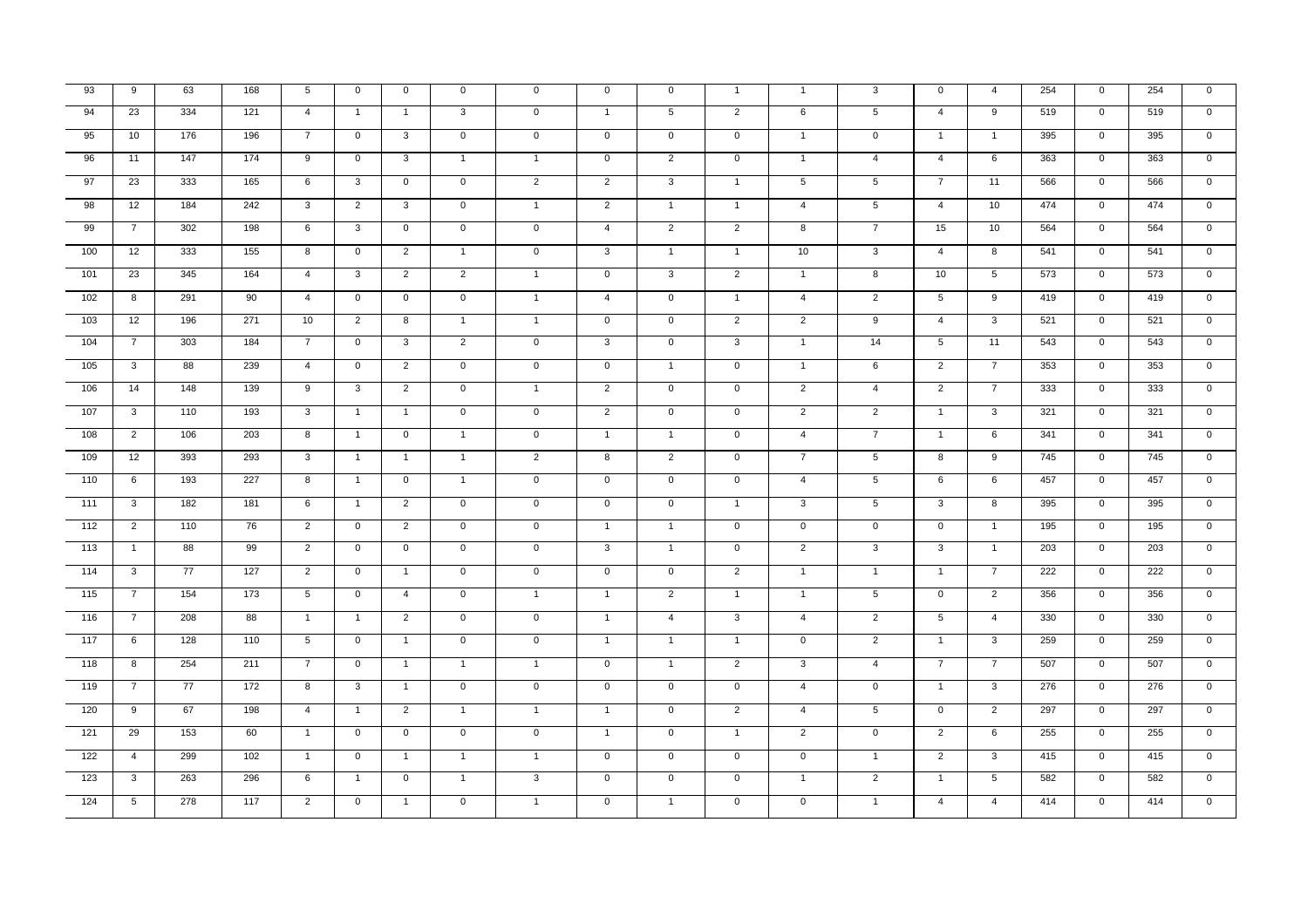| 125              | 5 <sup>5</sup>  | 398 | 44  | $\overline{2}$      | $\mathbf 0$    | $\mathbf{0}$    | $\mathbf 0$    | $\mathbf 0$    | $\overline{1}$ | $\overline{2}$ | $\mathbf 0$    | $\overline{2}$ | 3               | $5\overline{5}$ | 6               | 468 | $\mathbf 0$    | 468 | $\mathbf 0$    |
|------------------|-----------------|-----|-----|---------------------|----------------|-----------------|----------------|----------------|----------------|----------------|----------------|----------------|-----------------|-----------------|-----------------|-----|----------------|-----|----------------|
| 126              | 13              | 511 | 86  | $\overline{2}$      | $\overline{2}$ | $\overline{1}$  | $\overline{0}$ | $\mathbf{1}$   | $\overline{0}$ | $\mathbf{1}$   | $\overline{0}$ | $\overline{1}$ | 6               | $\overline{4}$  | $\overline{7}$  | 635 | $\overline{0}$ | 635 | $\overline{0}$ |
| $\overline{127}$ | 16              | 200 | 411 | $\overline{4}$      | $\overline{1}$ | $\overline{2}$  | $\overline{1}$ | $\mathbf 0$    | $\mathbf 0$    | $\overline{0}$ | $\mathbf{0}$   | $\overline{0}$ | $\overline{2}$  | $\overline{1}$  | 8               | 646 | $\overline{0}$ | 646 | $\mathbf 0$    |
| 128              | $\overline{1}$  | 314 | 143 | $\overline{4}$      | $\overline{0}$ | $\overline{0}$  | $\overline{0}$ | $\overline{1}$ | $\overline{1}$ | $\overline{2}$ | $\overline{0}$ | $\overline{0}$ | $\overline{2}$  | $\overline{4}$  | $\overline{4}$  | 476 | $\overline{0}$ | 476 | $\overline{0}$ |
| 129              | $\overline{4}$  | 135 | 269 | $\overline{1}$      | $\overline{1}$ | $\overline{2}$  | $\mathbf 0$    | $\mathbf 0$    | $\mathbf 0$    | $\mathbf{3}$   | $\mathbf 0$    | $\mathbf{3}$   | $\overline{1}$  | $\overline{4}$  | 2               | 425 | $\mathbf{0}$   | 425 | $\overline{0}$ |
| 130              | $\mathbf{3}$    | 338 | 134 | $\overline{1}$      | $\mathbf 0$    | $\mathbf 0$     | $\mathsf 0$    | $\mathsf 0$    | $\overline{0}$ | $\mathbf 0$    | $\mathbf{0}$   | $\mathbf 0$    | $\mathbf{1}$    | $\overline{1}$  | $\overline{2}$  | 480 | $\mathbf 0$    | 480 | $\mathbf 0$    |
| 131              | $\overline{7}$  | 153 | 181 | 6                   | $\overline{1}$ | $\overline{2}$  | $\mathsf 0$    | $\mathbf 0$    | $\mathbf 0$    | $\mathbf{1}$   | $\overline{2}$ | $\mathbf{1}$   | $\mathbf 0$     | 5               | 5               | 364 | $\overline{0}$ | 364 | $\mathbf 0$    |
| 132              | $7\overline{ }$ | 240 | 123 | 2                   | $\mathbf 0$    | $\mathbf 0$     | $\mathbf 0$    | $\mathbf{0}$   | $\mathbf 0$    | $\mathbf{1}$   | $\overline{1}$ | $\overline{3}$ | $\overline{4}$  | $\overline{8}$  | 6               | 395 | $\overline{0}$ | 395 | $\mathbf 0$    |
| $-133$           | 12              | 171 | 209 | $\overline{4}$      | $\mathbf{0}$   | $\overline{1}$  | $\mathsf 0$    | $\mathbf{0}$   | $\overline{1}$ | $\mathbf{3}$   | $\mathbf 0$    | $\overline{2}$ | $\overline{4}$  | $\overline{4}$  | $\mathbf{3}$    | 414 | $\mathbf{0}$   | 414 | $\mathbf 0$    |
| 134              | $\overline{4}$  | 111 | 76  | $\overline{1}$      | $\overline{1}$ | $\overline{1}$  | $\mathsf 0$    | $\mathsf 0$    | $\mathbf 0$    | $\overline{1}$ | $\mathbf 0$    | $\mathbf 0$    | 3               | $5\overline{)}$ | $\overline{1}$  | 204 | $\mathbf 0$    | 204 | $\mathbf 0$    |
| 135              | $\overline{2}$  | 165 | 314 | $5\overline{)}$     | $\overline{0}$ | $\overline{1}$  | $\overline{0}$ | $\overline{5}$ | $\overline{0}$ | $\overline{0}$ | $\overline{0}$ | $\overline{0}$ | $\mathbf{1}$    | $\overline{2}$  | $\overline{4}$  | 499 | $\overline{0}$ | 499 | $\overline{0}$ |
| 136              | 6               | 289 | 109 | $\mathbf{0}$        | $\mathbf 0$    | $\mathbf{0}$    | $\mathsf 0$    | $\mathbf 0$    | $\overline{1}$ | $\overline{0}$ | $\mathbf{0}$   | $\overline{1}$ | 3               | $\mathbf{3}$    | $5\overline{5}$ | 417 | $\mathbf{0}$   | 417 | $\mathbf{0}$   |
| 137              | 6               | 215 | 231 | $\overline{4}$      | $\overline{2}$ | $\mathbf 0$     | $\mathsf 0$    | $\mathbf 0$    | $\mathbf 0$    | $\overline{2}$ | $\overline{1}$ | $\mathbf{3}$   | $\mathbf{3}$    | $5\overline{5}$ | 3               | 475 | $\mathbf 0$    | 475 | $\mathbf 0$    |
| 138              | $5\overline{)}$ | 103 | 359 | $\mathbf{3}$        | $\overline{1}$ | $\mathbf{0}$    | $\mathbf 0$    | $\overline{1}$ | $\mathbf 0$    | $\mathbf 0$    | $\mathbf 0$    | $\overline{0}$ | $\overline{4}$  | $\overline{1}$  | $\mathbf 0$     | 477 | $\mathbf 0$    | 477 | $\mathsf 0$    |
| 139              | $\overline{4}$  | 68  | 343 | $\overline{4}$      | $\overline{0}$ | $\overline{2}$  | $\mathbf 0$    | $\overline{4}$ | $\mathbf 0$    | $\overline{0}$ | $\overline{0}$ | $\overline{2}$ | $\mathbf 0$     | $\overline{2}$  | $\overline{4}$  | 433 | $\overline{0}$ | 433 | $\mathbf 0$    |
| 140              | $\overline{2}$  | 123 | 160 | $\overline{4}$      | $\mathbf 0$    | $\mathbf 0$     | $\mathbf 0$    | $\mathsf 0$    | $\mathbf 0$    | $\mathbf{1}$   | $\mathbf{0}$   | $\overline{0}$ | $\mathsf 0$     | $\overline{2}$  | $\mathbf{0}$    | 292 | $\overline{0}$ | 292 | $\mathbf 0$    |
| 141              | $5\overline{5}$ | 472 | 48  | 2                   | $\overline{0}$ | $\mathbf 0$     | $\mathsf 0$    | $\overline{2}$ | $\overline{1}$ | $\overline{1}$ | $\overline{0}$ | $\overline{1}$ | $\overline{4}$  | $5\overline{)}$ | 3               | 544 | $\overline{0}$ | 544 | $\mathbf 0$    |
| $-142$           | 11              | 267 | 191 | 11                  | $\mathbf 0$    | $\overline{1}$  | $\mathbf{1}$   | $\mathbf 0$    | $\overline{1}$ | $\overline{0}$ | $\mathbf{0}$   | $\overline{1}$ | $\overline{2}$  | $\overline{2}$  | 10              | 498 | $\overline{0}$ | 498 | $\mathbf{0}$   |
| 143              | $\overline{1}$  | 141 | 278 | $\overline{7}$      | $\mathsf{O}$   | $\overline{1}$  | $\mathbf{1}$   | $\mathbf 0$    | $\mathbf 0$    | $\overline{0}$ | $\mathbf 0$    | $\overline{2}$ | $\overline{4}$  | $\overline{3}$  | $\overline{4}$  | 442 | $\mathbf 0$    | 442 | $\mathbf 0$    |
| 144              | $5\overline{)}$ | 180 | 190 | $\mathbf{3}$        | $\mathbf{0}$   | $\overline{1}$  | $\mathsf 0$    | $\overline{1}$ | $\mathbf 0$    | $\mathsf 0$    | $\mathbf 0$    | $\mathbf 0$    | $\mathsf 0$     | $\mathbf 0$     | 6               | 386 | $\mathbf 0$    | 386 | $\mathsf 0$    |
| 145              | $\overline{2}$  | 146 | 209 | $\mathbf 0$         | $\mathbf 0$    | $\mathbf{1}$    | $\mathsf 0$    | $\mathbf{1}$   | $\mathbf{1}$   | $\mathbf{1}$   | $\mathbf 0$    | $\overline{2}$ | $\mathbf 0$     | $\overline{1}$  | $5\overline{5}$ | 369 | $\mathbf 0$    | 369 | $\mathbf 0$    |
| 146              | $5\overline{)}$ | 168 | 345 | $\overline{\omega}$ | $\overline{1}$ | $5\overline{)}$ | $\mathsf 0$    | $\mathbf{1}$   | $\overline{0}$ | $\overline{0}$ | $\overline{0}$ | $\overline{0}$ | $\overline{4}$  | $\overline{4}$  | $\overline{4}$  | 540 | $\overline{0}$ | 540 | $\mathbf 0$    |
| 147              | $\mathbf 0$     | 116 | 234 | 3                   | $\mathbf 0$    | $\mathbf 0$     | $\mathbf{1}$   | $\mathbf{3}$   | $\mathbf 0$    | $\mathbf 0$    | $\mathbf 0$    | $\overline{1}$ | $\mathsf 0$     | $\mathbf 0$     | $\mathbf{1}$    | 359 | $\mathbf 0$    | 359 | $\mathbf 0$    |
| 148              | $5\overline{)}$ | 201 | 294 | $\overline{3}$      | $\overline{0}$ | $\overline{3}$  | $\overline{0}$ | $\overline{0}$ | $\overline{1}$ | $\overline{0}$ | $\overline{0}$ | $\overline{0}$ | $\mathbf{1}$    | $\overline{0}$  | $\overline{4}$  | 512 | $\overline{0}$ | 512 | $\overline{0}$ |
| 149              | $\overline{1}$  | 216 | 206 | $\overline{1}$      | $\overline{0}$ | $\overline{4}$  | $\overline{0}$ | $\overline{8}$ | $\overline{0}$ | $\overline{0}$ | $\overline{0}$ | $\overline{0}$ | $\overline{0}$  | $\overline{1}$  | $\overline{1}$  | 438 | $\overline{0}$ | 438 | $\overline{0}$ |
| 150              | $\overline{4}$  | 226 | 148 | 2                   | $\overline{1}$ | $5\overline{)}$ | $\mathsf 0$    | $\mathbf 0$    | $\overline{0}$ | $\overline{0}$ | $\mathbf{0}$   | $\overline{1}$ | $\overline{4}$  | $\overline{4}$  | $\overline{4}$  | 399 | $\overline{0}$ | 399 | $\mathbf 0$    |
| $-151$           | $\overline{1}$  | 139 | 223 | $\overline{4}$      | $\mathbf 0$    | $\mathbf{3}$    | $\overline{1}$ | $\overline{1}$ | $\overline{1}$ | $\overline{2}$ | $\mathbf{0}$   | $\mathbf 0$    | $\overline{2}$  | $\overline{1}$  | $\overline{1}$  | 379 | $\mathbf{0}$   | 379 | $\mathbf 0$    |
| 152              | $\mathbf{3}$    | 191 | 95  | $\overline{1}$      | $\mathbf 0$    | $\mathbf 0$     | $\mathsf 0$    | $\mathsf 0$    | $\mathbf 0$    | $\overline{0}$ | $\mathbf{0}$   | $\overline{2}$ | 3               | $\overline{7}$  | $\overline{2}$  | 304 | $\mathbf 0$    | 304 | $\mathbf 0$    |
| 153              | $\overline{4}$  | 542 | 38  | $\mathbf{1}$        | $\mathbf 0$    | $\mathbf{1}$    | $\mathsf 0$    | $\mathbf{1}$   | $\overline{3}$ | $\mathbf{1}$   | $\overline{1}$ | $\overline{3}$ | $5\phantom{.0}$ | 6               | 17              | 623 | $\overline{0}$ | 623 | $\mathsf 0$    |
| 154              | $\overline{7}$  | 581 | 42  | $\mathbf{0}$        | $\overline{1}$ | $\mathbf{1}$    | $\mathbf 0$    | $\mathbf 0$    | $\mathbf 0$    | $\overline{4}$ | $\overline{1}$ | $\mathbf{3}$   | $\overline{2}$  | $\overline{7}$  | $\overline{4}$  | 653 | $\overline{0}$ | 653 | $\mathbf 0$    |
| 155              | $\overline{1}$  | 271 | 50  | $\overline{1}$      | $\overline{0}$ | $\mathbf 0$     | $\mathsf 0$    | $\mathsf 0$    | $\mathbf 0$    | $\overline{0}$ | $\overline{0}$ | $\overline{0}$ | $\mathbf{1}$    | $\overline{2}$  | $\mathbf 0$     | 326 | $\overline{0}$ | 326 | $\overline{0}$ |
| 156              | $\overline{2}$  | 210 | 54  | $\mathbf{1}$        | $\overline{0}$ | $\overline{2}$  | $\mathbf{1}$   | $\overline{0}$ | $\overline{1}$ | $\mathbf{1}$   | $\overline{0}$ | $\overline{0}$ | $\overline{3}$  | $\overline{0}$  | 6               | 281 | $\overline{0}$ | 281 | $\overline{0}$ |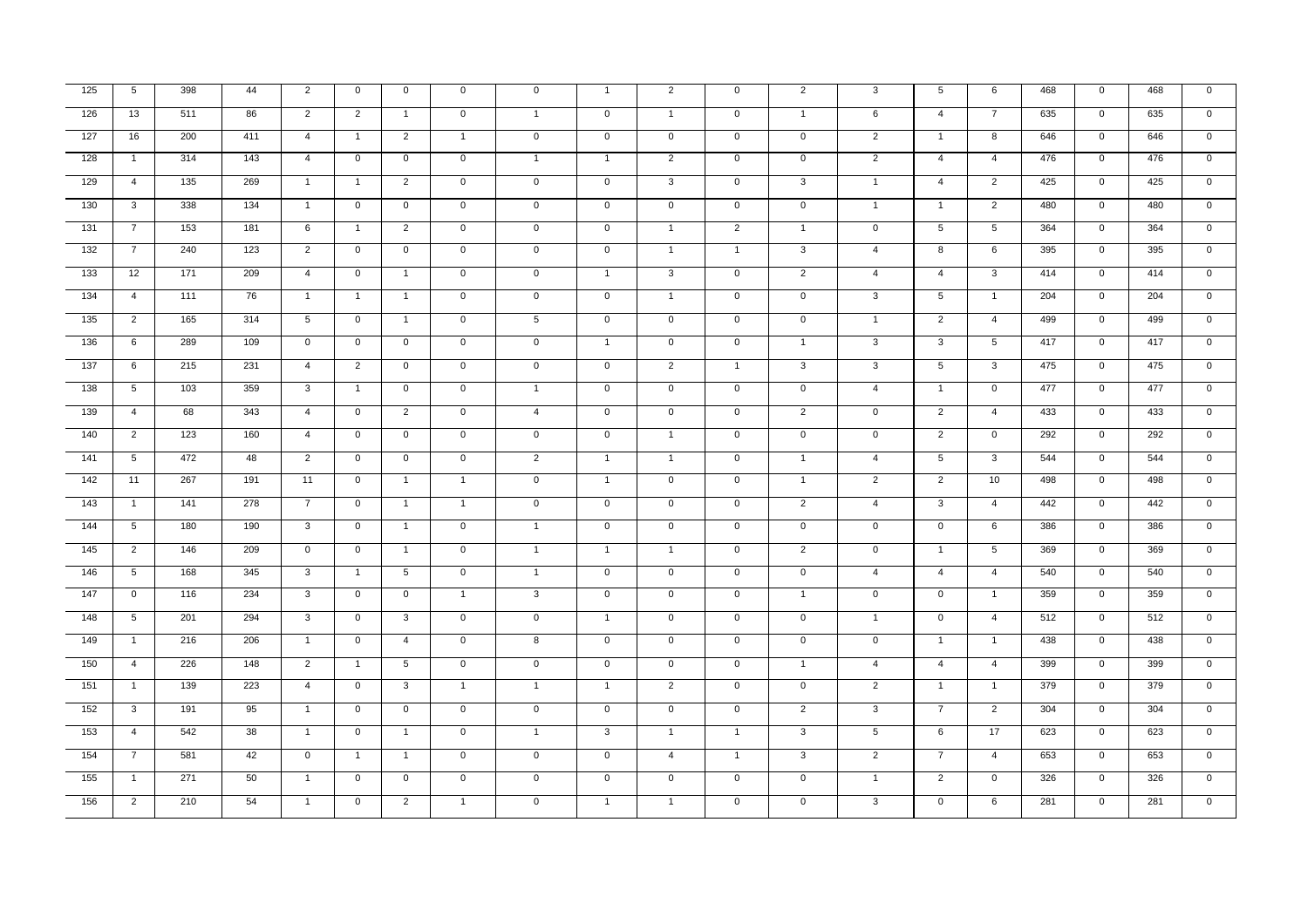| 157    | $\overline{7}$  | 330 | 8   | $\mathbf 0$     | $\mathbf{0}$   | $\mathbf{0}$   | $\mathbf 0$    | $\mathbf 0$         | $\mathbf{1}$   | $\mathbf 0$    | $\mathbf{0}$   | $\mathbf{1}$   | $\mathbf 0$     | 2              | $\overline{2}$          | 351 | $\mathbf{0}$   | 351 | $\mathbf 0$    |
|--------|-----------------|-----|-----|-----------------|----------------|----------------|----------------|---------------------|----------------|----------------|----------------|----------------|-----------------|----------------|-------------------------|-----|----------------|-----|----------------|
| $-158$ | 3               | 302 | 190 | $\overline{1}$  | $\overline{0}$ | $\mathbf 0$    | $\mathsf 0$    | $\mathbf 0$         | $\mathbf{1}$   | $\mathbf{1}$   | $\overline{0}$ | $\overline{0}$ | $\overline{1}$  | $\overline{3}$ | 3                       | 505 | $\overline{0}$ | 505 | $\overline{0}$ |
| 159    | $\overline{1}$  | 152 | 147 | $\overline{1}$  | $\overline{1}$ | $\mathbf 0$    | $\mathbf 0$    | $\overline{2}$      | $\mathbf 0$    | $\overline{1}$ | $\overline{0}$ | $\mathbf{1}$   | $\overline{1}$  | $\mathbf{1}$   | $\overline{4}$          | 312 | $\mathbf 0$    | 312 | $\mathbf 0$    |
| 160    | $\overline{4}$  | 158 | 210 | $\overline{1}$  | $\overline{2}$ | $\overline{0}$ | $\mathsf 0$    | $\mathbf{1}$        | $\mathbf{1}$   | $\mathbf{1}$   | $\overline{0}$ | $\mathbf{1}$   | $\mathbf 0$     | $\mathbf 0$    | $\mathbf{1}$            | 380 | $\overline{0}$ | 380 | $\mathbf 0$    |
| $-161$ | $\overline{4}$  | 126 | 169 | $\overline{1}$  | $\overline{0}$ | $\mathbf{3}$   | $\mathsf 0$    | $\mathbf 0$         | $\overline{0}$ | $\overline{1}$ | $\overline{0}$ | $\overline{1}$ | $\mathbf 0$     | $\overline{0}$ | 3                       | 308 | $\overline{0}$ | 308 | $\mathbf 0$    |
| 162    | $5\overline{5}$ | 329 | 70  | $\overline{1}$  | $\mathbf 0$    | $\overline{2}$ | $\mathbf 0$    | $\mathbf 0$         | $\mathbf{0}$   | $\mathbf{0}$   | $\mathbf{0}$   | $\mathbf{1}$   | $\overline{2}$  | $\overline{2}$ | $\overline{2}$          | 414 | $\overline{0}$ | 414 | $\mathbf 0$    |
| $-163$ | 10              | 133 | 365 | 5               | $\mathbf{0}$   | $\overline{2}$ | $\mathbf{0}$   | $\mathbf{1}$        | $\overline{1}$ | $\mathbf{1}$   | $\overline{0}$ | $\overline{3}$ | $\mathbf{3}$    | $\overline{2}$ | $\overline{1}$          | 527 | $\overline{0}$ | 527 | $\mathbf 0$    |
| $-164$ | 8               | 183 | 398 | $\overline{1}$  | $\overline{1}$ | $\overline{2}$ | $\mathsf 0$    | $\mathbf{1}$        | $\mathsf{O}$   | $\mathbf{1}$   | $\mathbf 0$    | $\mathbf{1}$   | $\mathbf{1}$    | $\overline{1}$ | $\overline{2}$          | 600 | $\mathbf 0$    | 600 | $\mathbf 0$    |
| 165    | $\overline{7}$  | 161 | 271 | 6               | $\overline{2}$ | $\overline{2}$ | $\mathsf 0$    | $\mathbf 0$         | $\mathbf{1}$   | $2^{\circ}$    | $\mathbf{0}$   | $\overline{2}$ | $\mathbf{3}$    | $\overline{4}$ | $\mathbf{3}$            | 464 | $\mathbf 0$    | 464 | $\mathbf 0$    |
| 166    | $\overline{4}$  | 203 | 115 | $\mathbf{3}$    | $\mathsf{O}$   | $\overline{2}$ | $\mathsf 0$    | $\mathbf 0$         | $\overline{1}$ | $\mathbf{1}$   | $\mathbf 0$    | $\overline{2}$ | $\overline{1}$  | $\overline{2}$ | $\overline{4}$          | 338 | $\mathbf 0$    | 338 | $\mathbf 0$    |
| $-167$ | $\overline{4}$  | 303 | 23  | $\overline{1}$  | $\mathbf 0$    | $\mathbf 0$    | $\mathsf 0$    | $\mathbf{1}$        | $\overline{1}$ | $\mathbf 0$    | $\overline{0}$ | $\overline{0}$ | $\overline{1}$  | 8              | 10                      | 352 | $\overline{0}$ | 352 | $\overline{0}$ |
| 168    | 3               | 80  | 327 | $\overline{0}$  | $\mathbf{1}$   | $\mathbf{1}$   | $\mathsf 0$    | $\overline{0}$      | $\overline{0}$ | $\mathbf{1}$   | $\overline{0}$ | $\overline{0}$ | $\overline{1}$  | $\mathbf{1}$   | $\overline{4}$          | 419 | $\overline{0}$ | 419 | $\overline{0}$ |
| 169    | 8               | 119 | 218 | $\overline{4}$  | $\mathbf 0$    | $\overline{1}$ | $\mathbf 0$    | $\mathbf 0$         | $\mathbf{0}$   | $\overline{0}$ | $\overline{0}$ | $\overline{2}$ | $\overline{3}$  | $\overline{1}$ | $\mathbf{3}$            | 359 | $\mathbf{0}$   | 359 | $\overline{0}$ |
| 170    | 11              | 82  | 270 | $5\phantom{.0}$ | $\mathbf{0}$   | $\mathbf{3}$   | $\mathbf 0$    | $\mathsf{O}\xspace$ | $\mathsf 0$    | $\mathbf 0$    | $\overline{1}$ | $\mathbf{1}$   | $\overline{4}$  | $\overline{1}$ | $\overline{2}$          | 380 | $\mathbf 0$    | 380 | $\mathbf 0$    |
| $-171$ | 13              | 122 | 170 | $\mathbf{3}$    | $\overline{0}$ | $\overline{1}$ | $\mathbf 0$    | $\mathbf{1}$        | $\mathbf 0$    | $\overline{3}$ | $\overline{1}$ | $\overline{0}$ | $\overline{1}$  | $\overline{1}$ | $\overline{1}$          | 317 | $\mathbf{0}$   | 317 | $\overline{0}$ |
| 172    | 5               | 321 | 168 | $\overline{1}$  | $\mathbf 0$    | $\mathbf 0$    | $\mathsf 0$    | $\mathbf{1}$        | $\mathsf{O}$   | $\overline{2}$ | $\mathbf 0$    | $\mathbf{1}$   | $\mathbf{3}$    | 3              | $\overline{4}$          | 509 | $\mathbf 0$    | 509 | $\mathbf 0$    |
| 173    | 6               | 352 | 56  | $\overline{4}$  | $\mathsf{O}$   | $\mathbf 0$    | $\mathsf 0$    | $\mathbf 0$         | $\overline{1}$ | $\mathbf 0$    | $\mathbf 0$    | $\overline{2}$ | $\mathbf{3}$    | $\overline{1}$ | $\overline{1}$          | 426 | $\mathbf 0$    | 426 | $\mathbf 0$    |
| 174    | 9               | 268 | 153 | $\overline{1}$  | $\mathbf 0$    | $\mathbf{0}$   | $\overline{2}$ | $\mathbf 0$         | $\mathbf{0}$   | 3              | $\mathbf 0$    | $\overline{2}$ | $\overline{2}$  | $\overline{2}$ | $5\overline{5}$         | 447 | $\mathbf{0}$   | 447 | $\mathbf 0$    |
| 175    | 9               | 276 | 105 | $\overline{2}$  | $\overline{1}$ | $\mathbf 0$    | $\mathbf 0$    | $\mathbf{1}$        | $\mathsf 0$    | $\mathbf 0$    | $\mathbf 0$    | $\mathbf{3}$   | $\overline{1}$  | $\mathbf{3}$   | $\mathbf{3}$            | 404 | $\mathbf{0}$   | 404 | $\mathbf 0$    |
| 176    | $\overline{1}$  | 64  | 96  | $5\overline{5}$ | $\overline{2}$ | 2              | $\mathsf 0$    | $\mathbf 0$         | $\overline{1}$ | $\overline{1}$ | $\overline{1}$ | $\overline{2}$ | $\overline{4}$  | $\overline{2}$ | $\overline{1}$          | 182 | $\mathbf 0$    | 182 | $\mathbf 0$    |
| $-177$ | $5\overline{)}$ | 197 | 60  | 6               | $\overline{0}$ | $\overline{0}$ | $\mathsf 0$    | $\overline{0}$      | $\overline{0}$ | $\overline{0}$ | $\overline{0}$ | $\overline{1}$ | $\overline{4}$  | $\overline{2}$ | $\overline{3}$          | 278 | $\overline{0}$ | 278 | $\overline{0}$ |
| 178    | 10              | 354 | 135 | $5\overline{)}$ | $\overline{0}$ | $\overline{0}$ | $\mathsf 0$    | $\overline{2}$      | $\overline{1}$ | $\mathbf{1}$   | $\overline{1}$ | $\overline{1}$ | $\mathbf{0}$    | $\overline{1}$ | $\overline{\mathbf{3}}$ | 514 | $\overline{0}$ | 514 | $\overline{0}$ |
| 179    | 3               | 144 | 170 | $5\overline{5}$ | $\overline{1}$ | $\overline{1}$ | $\overline{1}$ | $\mathbf 0$         | $\mathsf{O}$   | 2              | $\overline{1}$ | $\overline{0}$ | $\overline{2}$  | $\overline{1}$ | $\overline{4}$          | 335 | $\mathbf{0}$   | 335 | $\mathbf 0$    |
| $-180$ | 16              | 252 | 234 | $\overline{4}$  | $\overline{1}$ | $\overline{1}$ | $\mathbf 0$    | $\mathbf 0$         | $\overline{1}$ | $\overline{0}$ | $\overline{2}$ | $\overline{2}$ | $\overline{4}$  | 6              | $5\overline{5}$         | 528 | $\overline{0}$ | 528 | $\mathbf 0$    |
| 181    | 10              | 268 | 205 | $\overline{7}$  | $\overline{2}$ | $\mathbf{1}$   | $\mathsf 0$    | $\mathbf 0$         | $\mathbf{3}$   | $\mathsf 0$    | $\overline{2}$ | $\overline{3}$ | $\overline{3}$  | 6              | 9                       | 519 | $\mathbf{0}$   | 519 | $\overline{0}$ |
| 182    | $\overline{7}$  | 192 | 147 | $\overline{2}$  | $\mathbf{3}$   | $\overline{2}$ | $\mathsf 0$    | $\mathbf 0$         | $\mathbf{1}$   | $\overline{2}$ | $\mathbf 0$    | $\overline{2}$ | $5\phantom{.0}$ | $\overline{7}$ | $\overline{4}$          | 374 | $\mathbf 0$    | 374 | $\mathbf 0$    |
| 183    | $\mathbf{1}$    | 38  | 184 | $\overline{2}$  | $\mathbf{0}$   | $\mathbf{1}$   | $\mathbf 0$    | $\mathbf{0}$        | $\mathsf{O}$   | $\mathbf 0$    | $\mathbf 0$    | $\mathbf 0$    | $\overline{1}$  | $\mathbf{1}$   | $\mathsf{O}$            | 228 | $\mathbf{0}$   | 228 | $\mathbf 0$    |
| 184    | $\overline{1}$  | 129 | 69  | $\overline{1}$  | $\overline{0}$ | $\overline{0}$ | $\mathsf 0$    | $\overline{2}$      | $\mathsf{O}$   | $\overline{0}$ | $\mathbf{1}$   | $\overline{0}$ | $\overline{1}$  | $\overline{1}$ | $\overline{3}$          | 208 | $\overline{0}$ | 208 | $\overline{0}$ |
| 185    | $\overline{3}$  | 127 | 155 | $\overline{2}$  | $\mathbf 0$    | $\overline{1}$ | $\mathsf 0$    | $\mathbf{1}$        | $\overline{0}$ | $\overline{0}$ | $\overline{0}$ | $\overline{2}$ | $\overline{1}$  | $\overline{2}$ | 8                       | 302 | $\overline{0}$ | 302 | $\mathbf 0$    |
| 186    | 6               | 137 | 128 | $7\overline{ }$ | $\mathbf 0$    | $\overline{1}$ | $\mathbf 0$    | $\mathbf{0}$        | $\overline{0}$ | $\overline{1}$ | $\mathbf{0}$   | $\overline{1}$ | $\overline{1}$  | $\mathbf{3}$   | 6                       | 291 | $\overline{0}$ | 291 | $\mathbf 0$    |
| 187    | 6               | 110 | 72  | $\overline{3}$  | $\mathbf{1}$   | $\overline{0}$ | $\mathsf 0$    | $\overline{3}$      | $\overline{2}$ | $\mathbf{1}$   | $\mathbf{1}$   | $\overline{4}$ | $\overline{1}$  | $\overline{1}$ | $\overline{3}$          | 208 | $\overline{0}$ | 208 | $\overline{0}$ |
| 188    | 11              | 324 | 304 | 14              | $\overline{0}$ | $\overline{1}$ | $\mathbf{1}$   | $\overline{0}$      | $\overline{2}$ | $\overline{4}$ | $\overline{2}$ | $\overline{3}$ | $\overline{4}$  | 5              | 11                      | 686 | $\overline{0}$ | 686 | $\overline{0}$ |